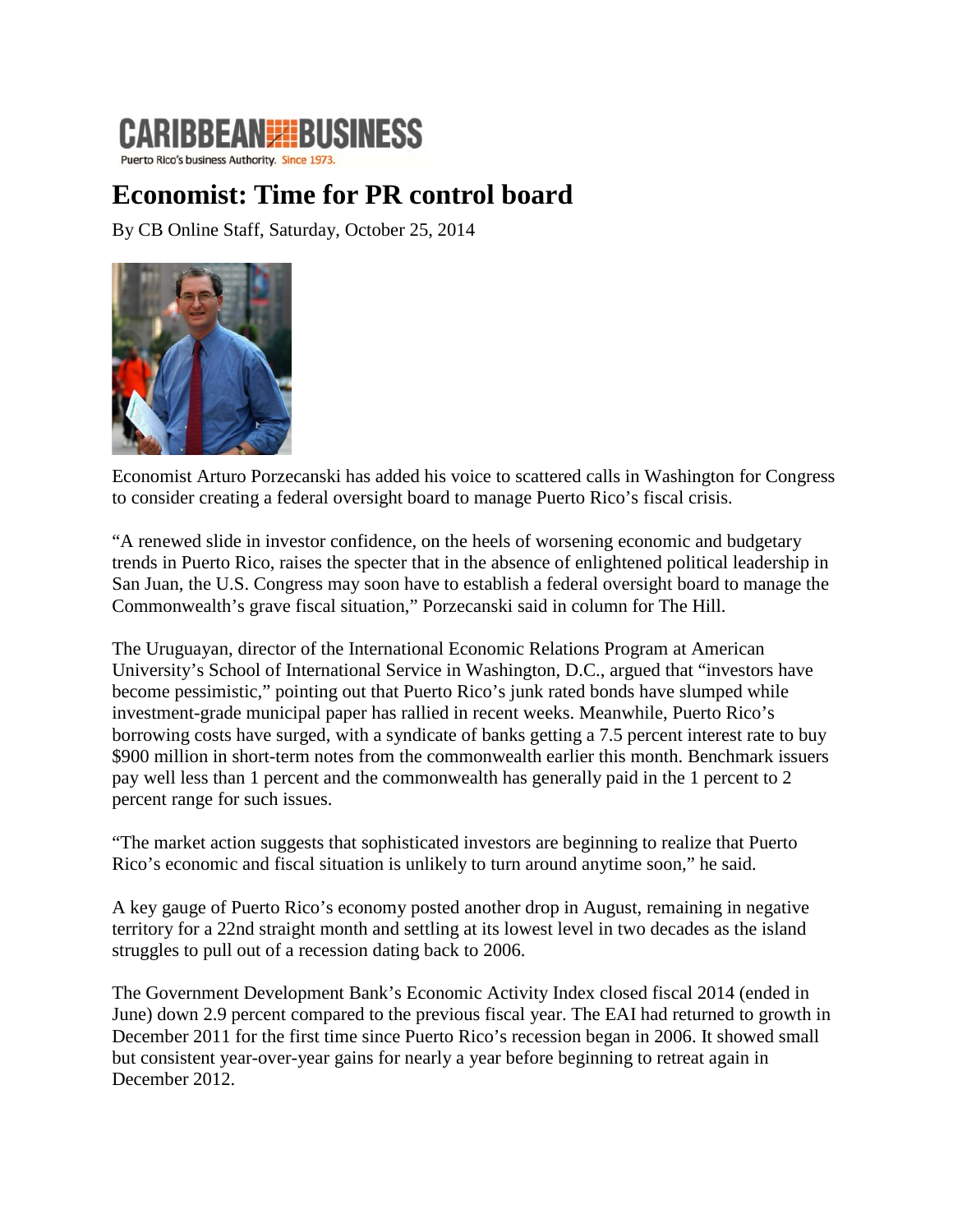Unemployment rose to 14.1 percent in September, higher than any U.S. state and far above the national average of 5.9 percent. The island's labor participation rate, meanwhile, dropped back below 40 percent last month.

"Indeed, the fundamentals of Puerto Rico resemble those of New York City in the mid-1970s and of other municipalities on which a financial control board has been imposed," Porzecanski said. "NYC lost a chunk of its middle class and 16 percent of its jobs between 1969 and 1977. It was also saddled with too much debt – Puerto Rico's tax-supported debt amounts to nearly \$12,000 per inhabitant, twelve times the median of state debt per capita in the continental United States – and NYC's access to financing came to an end when the leading banks resisted underwriting any more bonds."

The economist is sharply critical of the administration of Gov. Alejandro García Padilla for a "shortfall of political skill and forceful leadership."

"His plan to balance the budget by tinkering with revenue measures and curbing employee compensation, while avoiding layoffs and the restructuring with intent to privatize inefficient state-owned companies, is insufficiently aggressive," Porzecanski said. "Three months into the new fiscal year, the plan is already falling short. On the funding side, meantime, the strategy is to pledge ever-greater portions of earmarked taxes to back new indebtedness, despite undermining the obligations that are not similarly supported."

He argued García Padilla's recent shuffling of his fiscal team — with Melba Acosta presiding the GDB and Juan Zaragoza replacing her in the Treasury Department helm — doesn't represent an improvement.

"The time is rapidly approaching when the U.S. Congress may well have to take matters in its own hands and, empowered by Clause 2 of the Constitution, establish a financial control board to take the unpopular austerity and reform measures that circumstances warrant," Porzecanski said.

He is the second Washington figure in less than a month to go public with the idea.

Last month, former high-ranking U.S. State Department James K. Glassman made a similar call in pushing for more attention from Washington on Puerto Rico's debt crisis.

"It's about time American officials criticized what's happening in Puerto Rico, a U.S. territory since 1898," Glassman, former U.S. undersecretary of State for Public Diplomacy & Public, said in a column published in the Capitol Hill newspaper Roll Call "If action isn't taken soon either by the Obama administration or the Congress — U.S. taxpayers could end up holding the bag."

Glassman said the federal government should establish a financial control board, similar to the one that was set up in the Clinton administration and ran the affairs of the District of Columbia for six years. The board had authority over spending, borrowing, hiring, and contracts.